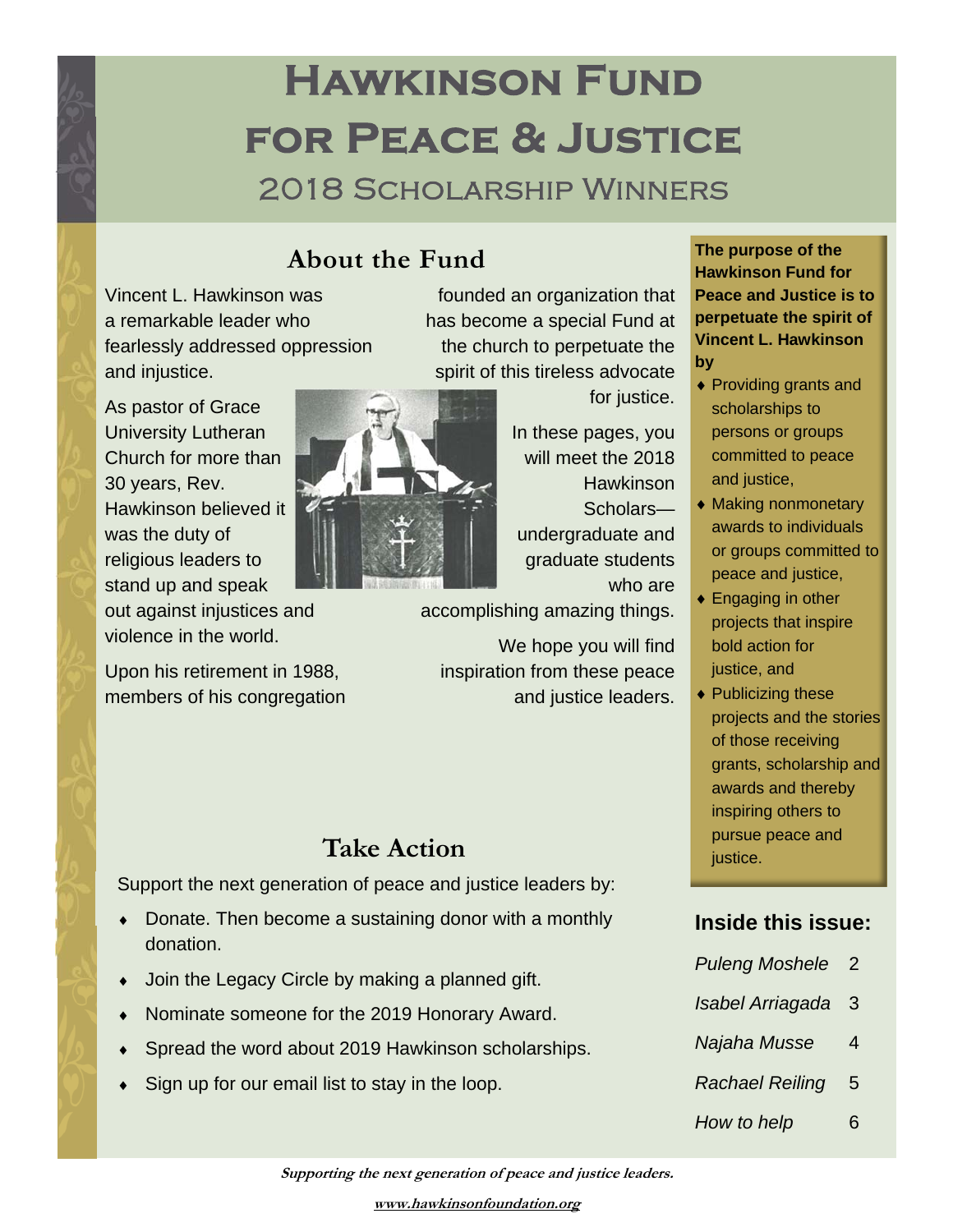



**"Together we can create peace and justice with a ripple effect far beyond ourselves."**  — Puleng Moshele **Puleng Moshele** 

The Jacobson Scholarship is awarded to the top Hawkinson Scholar each year.

Puleng Moshele is a 2016 graduate of Macalester College, currently pursuing a master's degree in public health with a focus on industrial hygiene at the University of Minnesota. Born in Lesotho, she studied International Baccalaureate courses at the United World College in Swaziland where she learned about global citizenship – the idea that everyone has rights and responsibilities as citizens of the world, with whole-world sensibilities, rather than as citizens of a particular nation.

Lesotho is one of the world's poorest countries and has the lowest life expectancy in the world. Nearly a quarter of its people are affected by AIDS/HIV. Too often, children find themselves running the household as their parents get sick and die. Responding to the devastation caused by AIDS/HIV, Puleng studied biology at Macalester to learn the biological basis of the disease, and then worked at a Univ. of Minnesota laboratory on improving HIV therapy. To gain a broader perspective on the disease, she provided direct compassionate care for a year to AIDS patients at Clare Housing in Minneapolis where she learned how AIDS treatment is often complicated by mental illness and chemical dependency. In addition, she has served as a mentor at an orphanage in Lesotho and raised funds to support sustainable poultry farming there.

Because Puleng's father died while working in a South African mine, her intermediate plans are to use her knowledge of industrial hygiene in a government or industry job to help miners and then obtain a PhD and teach at a university in Lesotho. That focus and training would be unique in Lesotho.

Puleng emphasizes how fortunate she is now to 'live a dream' and be able to return to help the people of her country. Reflecting on her interest in public health, Puleng wrote:

- *In working with HIV on a microscopic level I began to feel this longing to fill a hole that is often neglected in [pure] science; the social aspects of HIV.*
- *[As] a scientist, … for each sample I have to analyze, there is a face attached to it; someone stigmatized [by] society because of the disease, a family struggling to afford health care, someone with hope that the [experimental] trials will improve their life.*
- *I believe transformation begins with self before nation.*

**Supporting the next generation of peace and justice leaders.**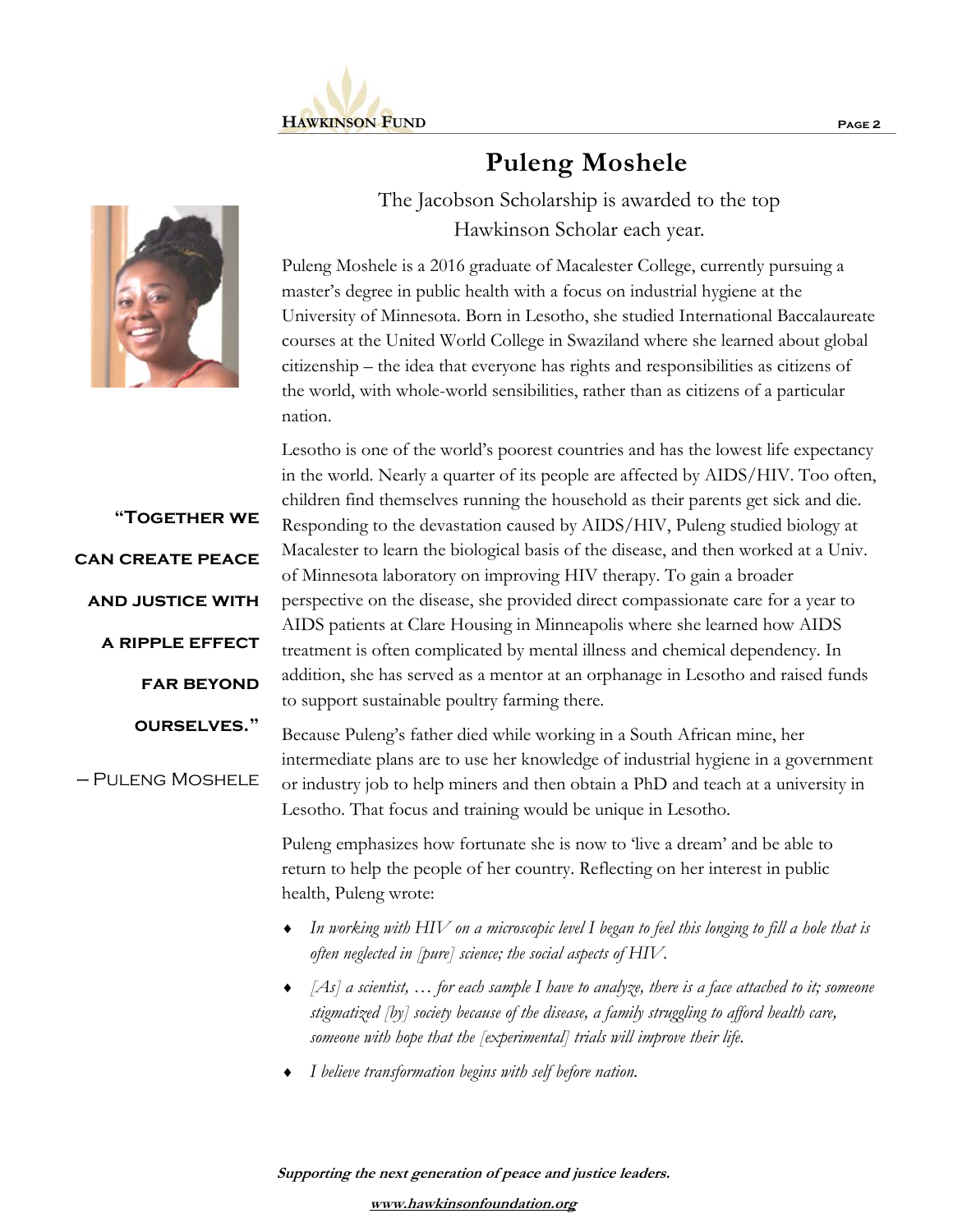

#### **Isabel Arriagada**



When Isabel Arriagada was a law school intern, she experienced the Chilean prison system first hand, learning about the hardships prisoners endured and the mutual support networks developed by their families. The difficulty of raising issues about prisoner mistreatment is common in prisons everywhere. But Chile has one of the highest imprisonment rates relative to crime in the world and even the Chilean Supreme Court has reported widespread abuse, torture and massive overcrowding. In 2013, public defenders created a government program called *penitentiary defenders* to help report abuse. Isabel's PhD research will investigate how effective this program has been. Joshua Page, Associate Professor of Sociology at the University of Minnesota, is Isabel's academic advisor. He explained:

*Isabel's dissertation seeks to find out if (and how) the system works. Are the state lawyers able to build trust with prisoners? Are the lawyers able to get relief for prisoners? How do the lawyers (and their supporters in the government) overcome resistance from prison staff and other groups that do not support their work? Through interviews, direct observation, and archival research, Isabel will produce the first systematic study of this critical policy intervention. …* 

*Isabel is very well positioned to conduct this research. … [Isabel has already] designed, carried out, and published cutting edge research on criminal punishment and inequality.* 

*Her strong commitment to social justice is at the heart of her dissertation project.* 

In 2014, Isabel worked with a group of lawyers, sociologists, and journalists to organize LEASUR, the first non-governmental organization in Chile to provide free legal assistance to prisoners and their families. LEASURE also seeks to change penal policies through legal action, political pressure, and educational campaigns (*www.leasur.cl*). Isabel was elected the first director in 2014. She described her experience:

*As members of LEASUR we have studied cases of torture and helped inmates with terminal diseases apply for early release. As part of my outreach activities, I have presented in conferences, published research and journal articles for national and international media, taught inmates and their families about their rights, and participated in different legal initiatives. I also had the opportunity to lead a team of researchers to write the Human Rights Report of Chilean Prisons in 2014. Currently, more than 50 volunteers – students and professionals – from different disciplines and social backgrounds are involved in LEASUR's cause.* 

Isabel came to the US in 2015 to pursue a PhD in Sociology at the University of Minnesota. Since then, she has engaged in several academic activities, including:

- volunteered as an interpreter for the Center of New Americans, (providing legal services for indigent noncitizens incarcerated by the Department of Homeland Security);
- organized a panel called "*Punishment and Exclusion: The Poor, the Foreigner, and the Disenfranchised in Chile*" featuring Chilean scholars discussing the politics of incarceration in Latin America; and
- helped arrange for her academic advisor at the U of Minnesota to present his work at several universities and public agencies in Chile.

Isabel is pursuing a PhD in Sociology from the U of Minnesota. She has a law degree from the University of Chile and a master's in sociology from Catholic University of Chile. She has received a number of scholarships and fellowships, including a Fulbright Scholarship.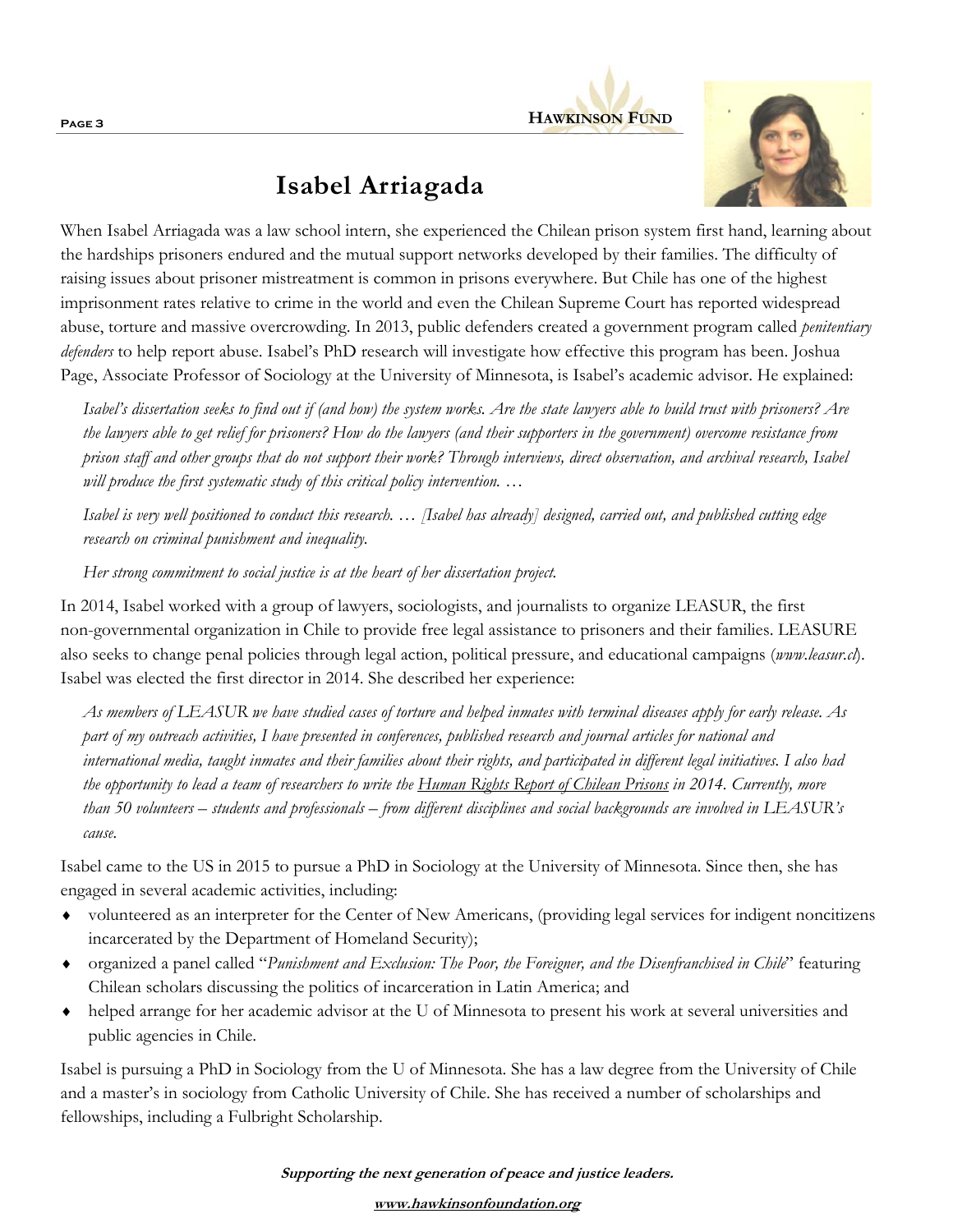



## **Najaha Musse**

Najaha was born in Ethiopia and immigrated to Minnesota with her family at age 7. The oldest of eight children, she began her formal education in third grade. She completed the International Baccalaureate program at Harding High School in St. Paul before attending St. Olaf College (B.A. 2017). She is in her second year at Edward Via College

of Osteopathic Medicine.

Dr. Sentayehu Bedane, MD, MPH, board chair of the International Oromo Health Professionals Association, and county-wide services manager for the Dekalb County Board of Health, Atlanta, Georgia, wrote that Najaha has been "an ardent advocate of peace and justice all her life, starting from a very early age" [for example, volunteering at Red Cross blood drives at age 11]; her involvement in peace and social justice activities was the very reason for her decision to study medicine. He continued:

*She is an embodiment of what volunteerism is all about. She gives back to the underserved, while raising two young boys as a single mother and pursuing her dreams of becoming a medical doctor. It is fascinating to observe her juggling between various roles and responsibilities as a mother, a volunteer, and a medical student, and get it all done with diligence, efficiency, and effectiveness. Her volunteer services range from tutoring high school students on career choices, college applications, and scholarship opportunities, to providing first aid services during the annual Oromo soccer tournament, and serving on the Board of Directors of the International Oromo Health Professionals Association (IHOPA). …. The fact that Najaha is the youngest and the only medical student to be elected to the board of directors for IHOPA is a testament to her integrity, dedication and character.* 

While her immediate plans are to practice medicine, in the longer term Najaha wants to address health care disparities for marginalized communities and advocate for accessible, affordable health care. She serves as an ambassador for the American Osteopathic Association to the Harvard-based NGO *Equal Health* which aims to sensitize medical professionals about the socio-economic determinants of health in under-developed countries. As an intern for the Minnesota Department of Health and as a board member of IOHPA, she has learned that there are systemic levers that significantly affect clinical outcomes. For example, adverse childhood experiences (with which she is personally familiar) are risk factors for later health and success as an adult. She appreciates the complexity of interactions among health outcomes, education, transportation and housing.

Najaha says her faith has shaped her beliefs, values and principles – and points to Mohammed as her inspiration. For example, she quotes the Prophet: "Speak with the wise but walk with the poor."

Accordingly, she helped organize a Big Brothers Big Sisters program for Oromo youth. She is eager for opportunities to learn from those who are different from her, especially people who have had no previous contact with Muslim women. She also finds ways to give back to those who have helped her along the way: as a Horatio Alger Minnesota State Scholarship Award recipient and by helping the St. Olaf Alumni Association.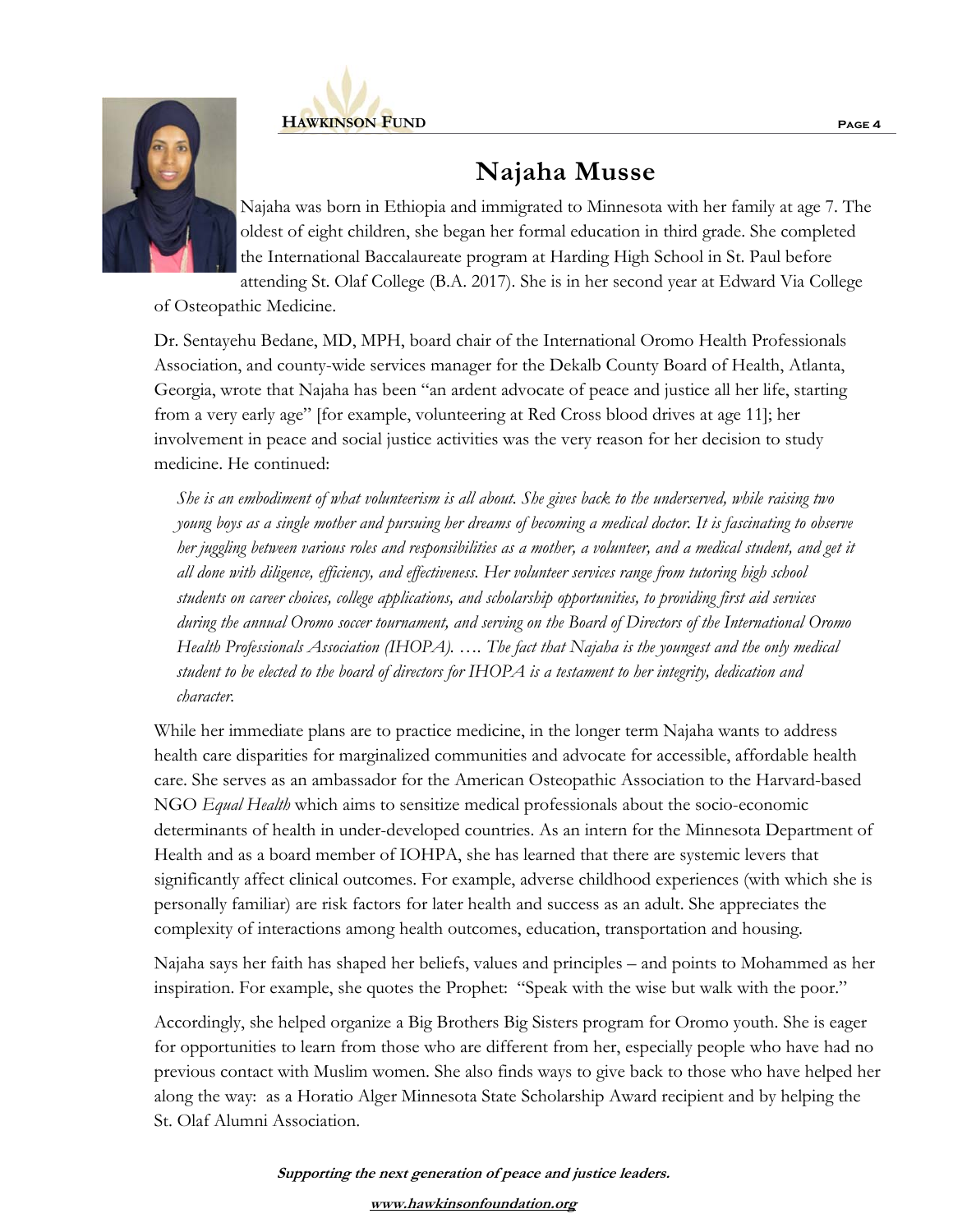

## **Rachael Reiling**

Rachael Reiling's mother followed a male school teacher from Minnesota to California into a life of prostitution and chemical dependency beginning at age 16. As the oldest of her mother's six children (each with a different father) Rachael filled in at a young age to provide stability for her siblings.

Now, despite the demands of work (as business development manager for Spire Credit Union), family (as wife and mother of two children) and study (pursuing a bachelor's degree in business administration at Saint Mary's University of Minnesota), Rachael uses her vacation time to concentrate on the challenge of sex trafficking:

 In 2017, Rachael helped the *Foundation for Women* [FFW] in Bangkok, Thailand, obtain government funding. Arriving in Thailand as a volunteer with unusual professional skills, she watched, analyzed and then got to work seeking grants and connections for FFW.

*FFW currently serves 250 women with young children who were brought to Bangkok from Europe or Africa for prostitution, became pregnant, and then were abandoned by their abductors. FFW helps the women with housing, food, job training, education, treatment for PTSD, and health care for themselves and their children. Surprised by the large number of Africans, Rachael heard a version of this story repeatedly: a girl in a rural African village is molested by an uncle. She complains, but her family sends her away rather than confront the uncle. While boys are valued for future labor (herders or farming), girls are both a current expense (another mouth to feed) and a future expense (dowry required). So the family sells her. Arriving in Bangkok without money, passport or connections, the girl is later abandoned if she becomes pregnant.* 

 Again in 2018, Rachael used her vacation time to go to Arusha, Tanzania, to help a similar organization called the Faraja Center. Again, she wrote grants on their behalf and connected the Tanzanian organization with the one in Thailand (which wanted to know more about African conditions that led so many African girls to Thailand).

Bringing her lessons back home, Rachael has continued to stay in touch with both organizations, sending supplies and editing educational materials. She was sponsored by World Endeavors, which offers international volunteer projects. Following her Thailand trip, she met with prospective World Endeavors volunteers to explain the challenges and opportunities they would face. After 8 months, one person accepted the challenge to continue Rachael's work there.

As her children grow up, Rachael hopes to involve them in these 'family adventures.' Her attitude is that everyone owes something to the community – find a niche and pursue a passion.



**"...everyone owes something TO THE community – find a niche and pursue a passion."** 

— Rachel Reiling

**Supporting the next generation of peace and justice leaders. www.hawkinsonfoundation.org**